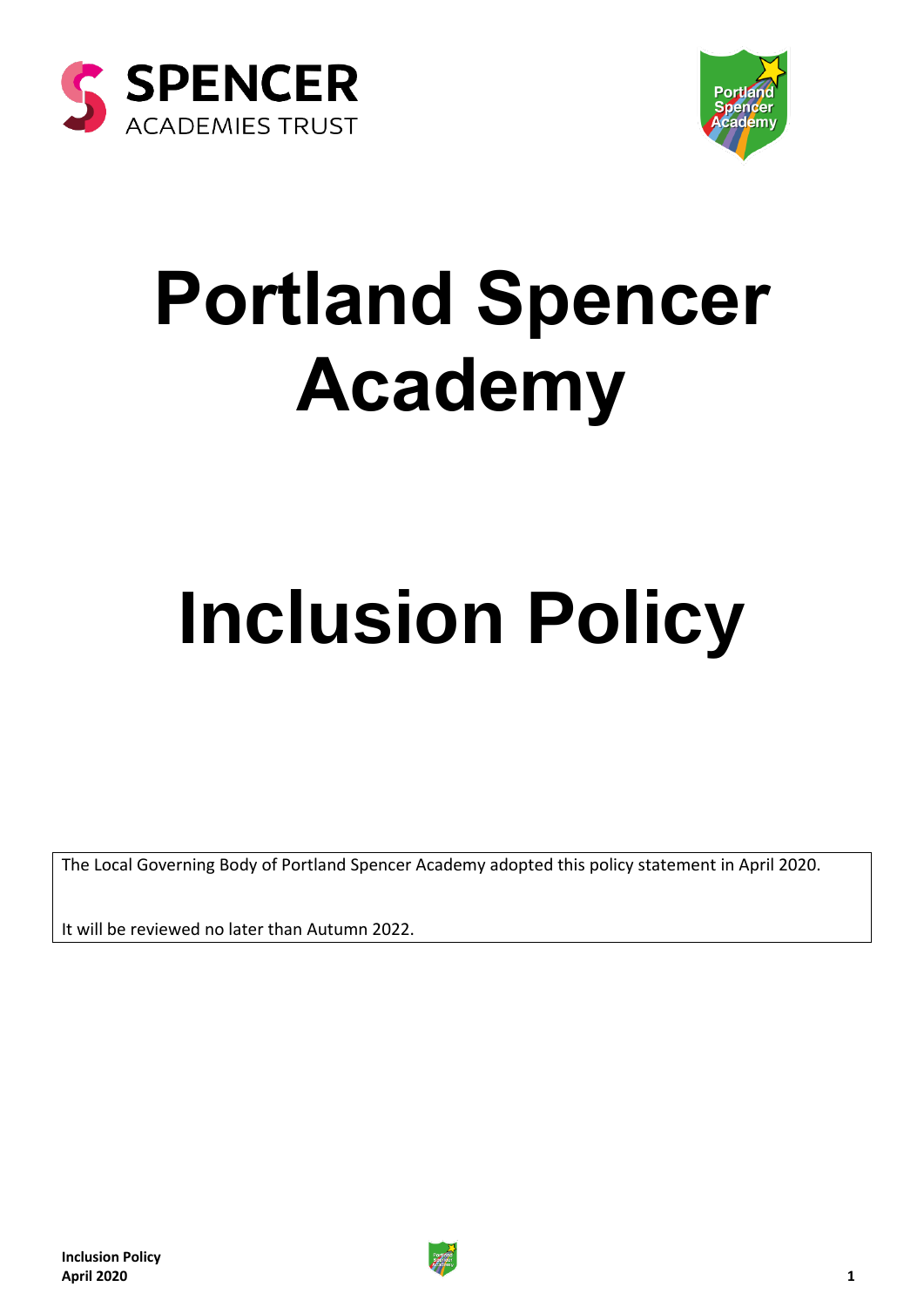| 1. Setting description and contact details | 3 |
|--------------------------------------------|---|
| 2. Introduction                            | 4 |
| 3. Aims & Objectives                       | 4 |
| 4. Teaching & Learning Style               | 5 |
| 5. Children with Disabilities              | 5 |
| 6. Disapplication & Modification           | 6 |
| 7. Inclusion & Racism                      | 6 |
| 8. Summary                                 | 6 |

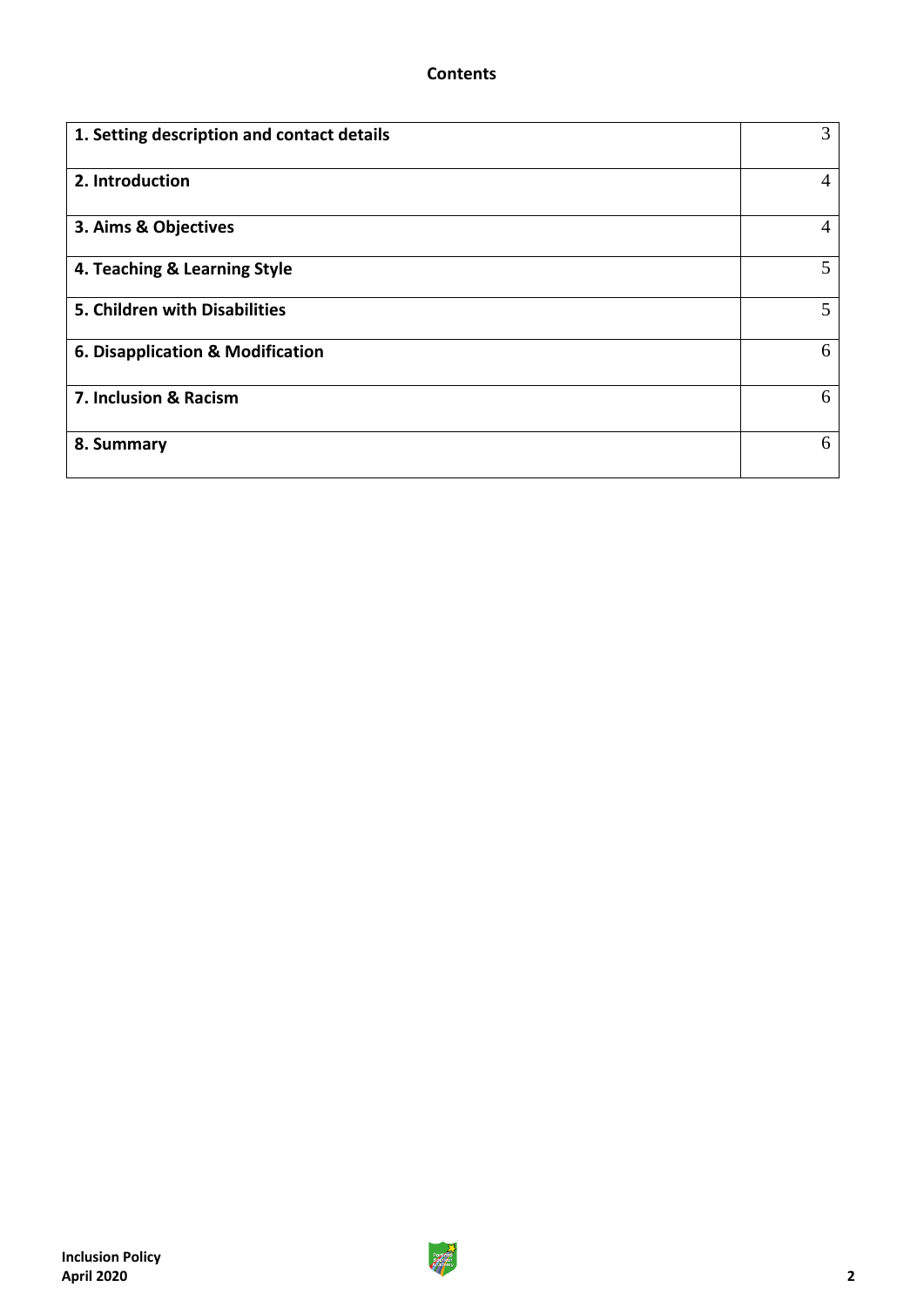## **1.Setting description and contact details**

Portland Spencer Academy is a mainstream setting. We have nursery and breakfast club provision. We are part of the Spencer Academies Trust.

#### **Contact details**

Portland Spencer Academy Westwick Road Bilborough Nottingham NG8 4HB

**Tel: 0115 915 5747**

**Fax: 0115 915 5746**

**Email:** [admin@portland.nottingham.sch.uk](mailto:admin@portland.nottingham.sch.uk)

**Website:** [www.portlandspenceracademy.co.uk](http://www.portlandspenceracademy.co.uk/)

**Executive Head teacher:** Mrs Kate Green

**SENDCo:** Mr Dylan Murphy

**Chair of Governors:** Mr David Kirkham

The Spencer Academies Trust has delegated Full responsibility to the Local Governing Body (LGB) of Portland Spencer Academy for this Policy. It is the LGB's responsibility to ensure this Policy is implemented and reviewed in accordance with statutory and legislative arrangements. The Spencer Academies Trust may, on an annual, basis undertake audits to confirm that appropriate arrangements are maintained by the Academy.

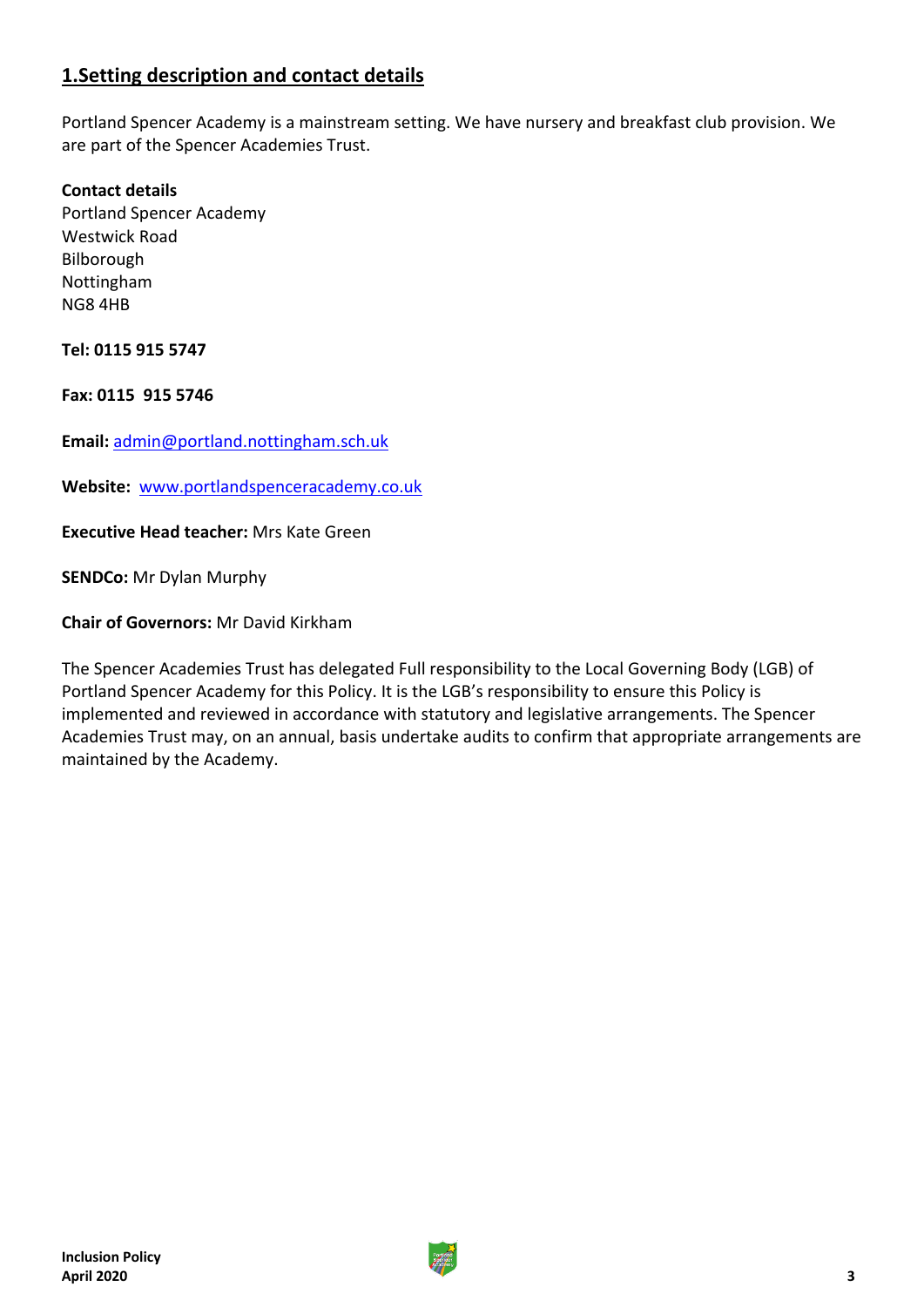## **2. Introduction**

At Portland Spencer Academy we value the individuality of all of the children in our care. We are committed to giving all of our children every opportunity to achieve the highest of standards. We do this by taking account of pupils' varied life experiences and needs. We offer a broad and balanced curriculum and have high expectations for all children. The achievements, attitudes and well-being of all our children matter. This policy helps to ensure that this school promotes the individuality of all our children, irrespective of ethnicity, attainment, age, disability, gender or background.

## **3. Aims and objectives**

Our school aims to be an inclusive school. We actively seek to remove the barriers to learning and participation that can hinder or exclude individual pupils, or groups of pupils. This means that equality of opportunity must be a reality for our children. We make this a reality through the attention we pay to the different groups of children who may be represented within our school:

- Girls and boys;
- **Minority ethnic and faith groups;**
- Children who need support to learn English as an additional language;
- Children with special educational needs;
- More able pupils;
- Children who are at risk of disaffection or exclusion;
- **Travellers**;
- Asylum seekers;
- $\triangleright$  The Curriculum is our starting point for planning a curriculum that meets the specific needs of individuals and groups of children. We meet these needs through:
	- **Setting suitable learning challenges;**
	- **Responding to children's diverse learning needs;**
	- Overcoming potential barriers to learning and assessment for individuals and groups of pupils;
	- Providing other curricular opportunities outside the Curriculum to meet the needs of individuals or groups of children. (This includes speech and language therapy and mobility training.)
- $\triangleright$  We achieve educational inclusion by continually reviewing what we do, through asking ourselves these key questions:
	- Do all our children achieve their best?
	- Are there differences in the achievement of different groups of children?
	- What are we doing for those children who we know are not achieving their best?
	- Are our actions effective?
	- Are we successful in promoting racial harmony and preparing pupils to live in a diverse society?

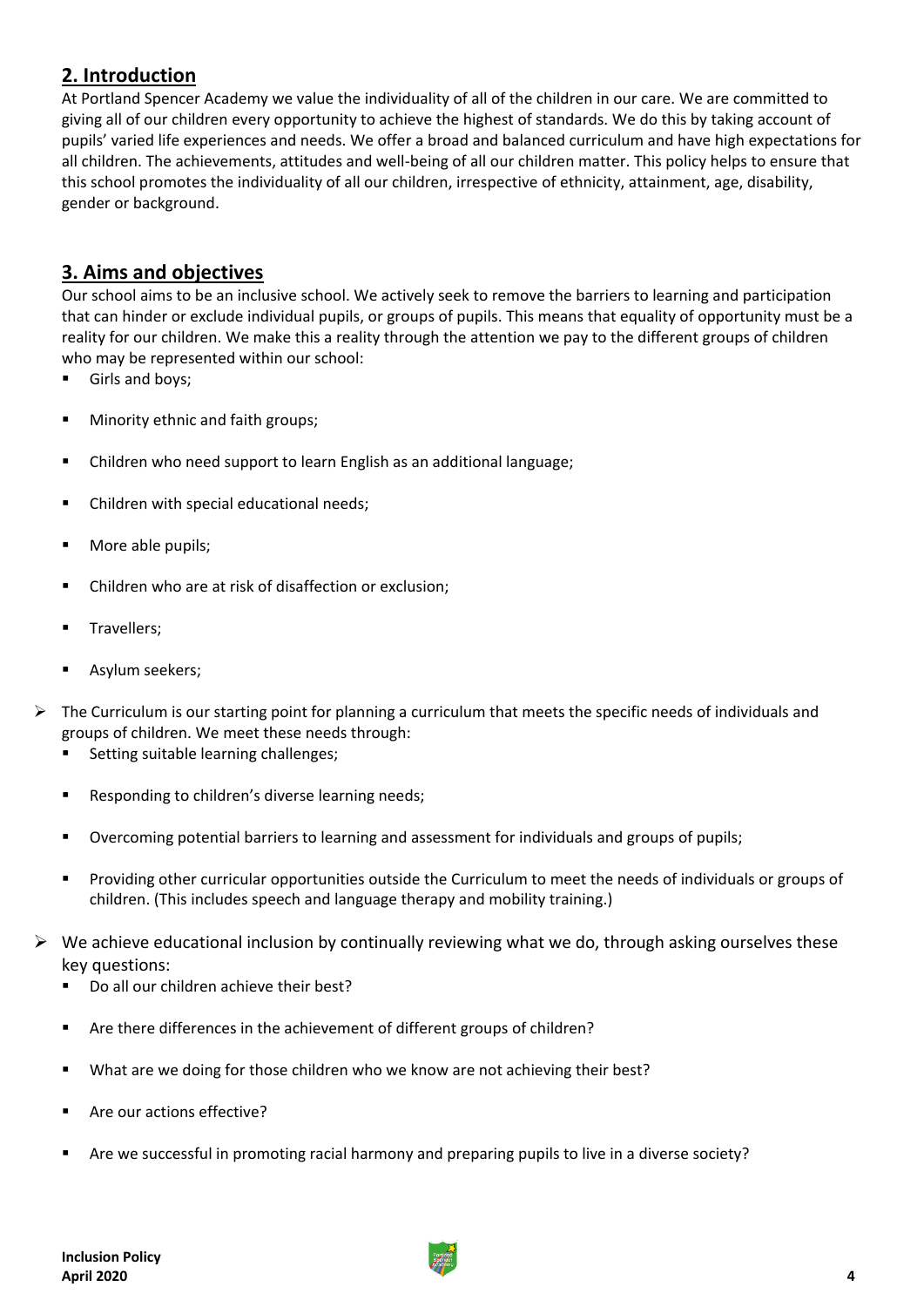## **4. Teaching and learning style**

We aim to give all our children the opportunity to succeed and reach the highest level of personal achievement. We analyse the attainment of different groups of pupils to ensure that all pupils are achieving as much as they can. We also make on-going assessments of each child's progress.

Teachers use this information when planning their lessons. It enables them to take into account the abilities of all their children. For some children, we use the programmes of study from earlier key stages. This enables some of our children to make progress in their own lessons, perhaps after significant amounts of time spent away from school.

When the attainment of a child falls significantly below the expected level, teachers enable the child to succeed by planning work that is in line with that child's individual needs. Where the attainment of a child significantly exceeds the expected level of attainment, teachers use materials to extend the breadth of work within the area or areas for which the child shows particular aptitude.

Teachers are familiar with the equal opportunities legislation covering race, gender and disability.

Teachers ensure that all children:

- $\triangleright$  Feel secure and know that their contributions are valued;
- $\triangleright$  Appreciate and value the differences they see in others;
- $\triangleright$  Take responsibility for their own actions;
- $\triangleright$  Participate safely in clothing that is appropriate to their religious beliefs;
- $\triangleright$  Are taught in groupings that allow them all to experience success;
- $\triangleright$  Use materials that reflect a range of social and cultural backgrounds;
- $\triangleright$  Have a common curriculum experience that allows for a range of different learning styles;
- $\triangleright$  Have challenging targets that enable them to succeed;
- $\triangleright$  Participate fully, regardless of disabilities or medical needs.

### **5. Children with Disabilities**

Some children in our school have disabilities. We are committed to meeting the needs of these children, as we are to meeting the needs of all groups of children within our school. The school meets the requirements of the Equality Act 2010. All reasonable steps are taken to ensure that these children are not placed at a substantial disadvantage compared to non-disabled children.

The school is committed to providing an environment that allows disabled children full access to all areas of learning. All our classroom entrances are wide enough for wheelchair access, and our Disability Equality action plan will address the designated points of entry for our school to ensure that we can allow wheelchair access going forward.

Teachers modify teaching and learning expectations as appropriate for children with disabilities. For example, they may give additional time to complete certain activities, or they may modify teaching materials. In their planning teachers ensure that they give children with disabilities the opportunity to develop skills in practical aspects of the curriculum.

Sensitive interventions are also planned to support children with disabilities and delivered as applicable.

**Inclusion Policy April 2020 5**